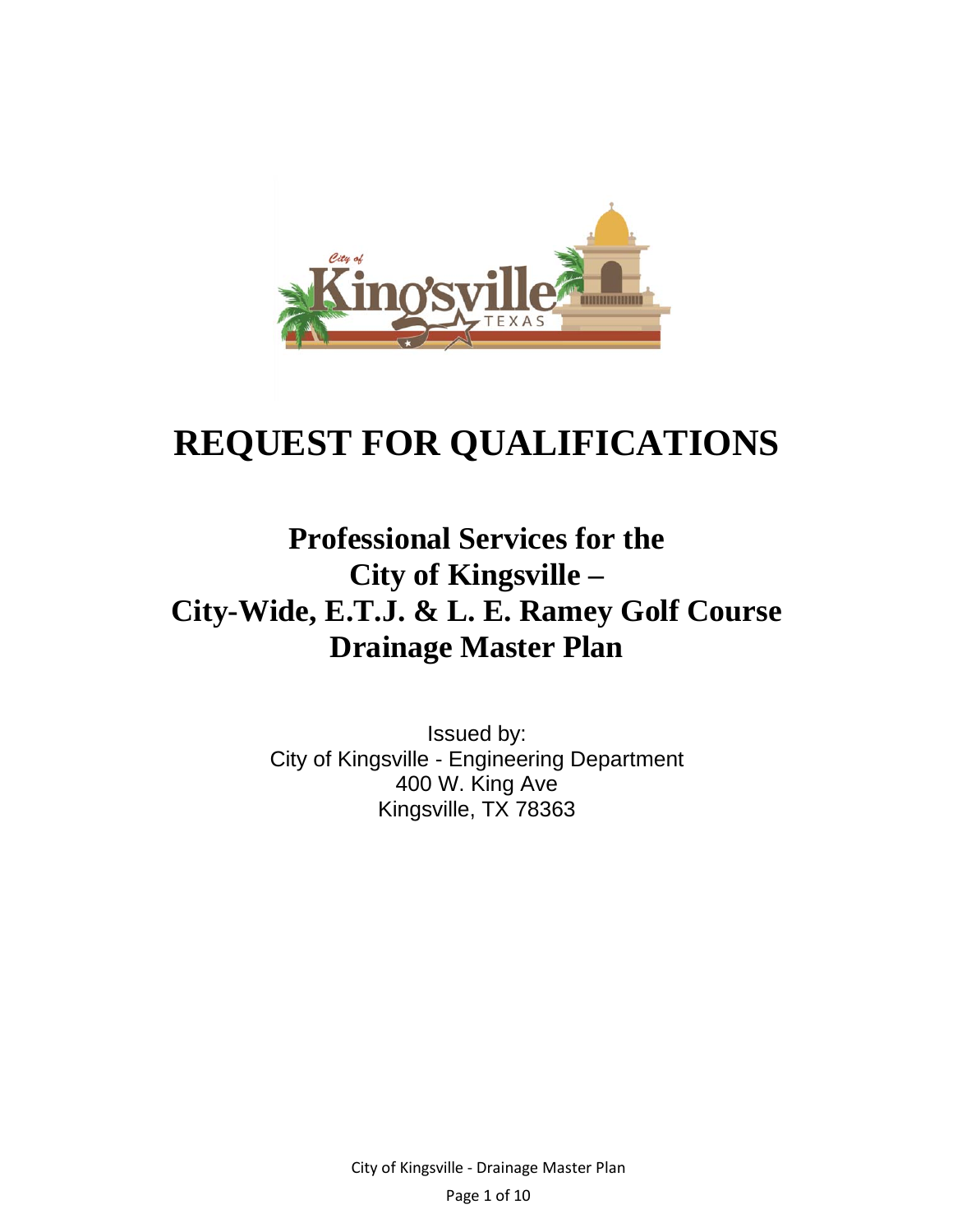Sealed Statements of Qualifications (SOQ) addressed to Mr. David Mason, Director of Purchasing and Technology, City of Kingsville will be received on **Tuesday, January 3, 2017** until **1:30 p.m.**, at the City of Kingsville City Hall (2nd Floor) located at 400 W. King Avenue, Kingsville, TX. SOQ's must be in the City of Kingsville's possession on or before the aforementioned date and time (no late submissions will be accepted).

### **DRAINAGE MASTER PLAN**

The intent of soliciting this Request for Qualifications (RFQ) from qualified engineering firms with experience in drainage master plans and drainage utilities is to develop a master drainage plan to provide an evaluation of existing drainage conditions, flood control measures, and needed drainage improvements including cost estimation.

SOQ's received past the aforementioned deadline will not be considered. The City will evaluate SOQ's and make a selection based on the firm's technical ability, experience, and ability to perform the work. The City will not provide compensation or defray any costs incurred by any firm related to the response to this request. The City reserves the right to negotiate with any and all persons or firms. The City also reserves the right to reject any or all SOQ's, or to accept any deemed most advantageous, or to waive any irregularities or informalities in the SOQ's received, and to revise the process schedule as circumstances arise.

Submittals must be clearly marked: **RFQ 17-07 City of Kingsville Drainage Master Plan**

Submitted to: David Mason Director of Purchasing City of Kingsville 400 W. King Ave. Kingsville, TX 78363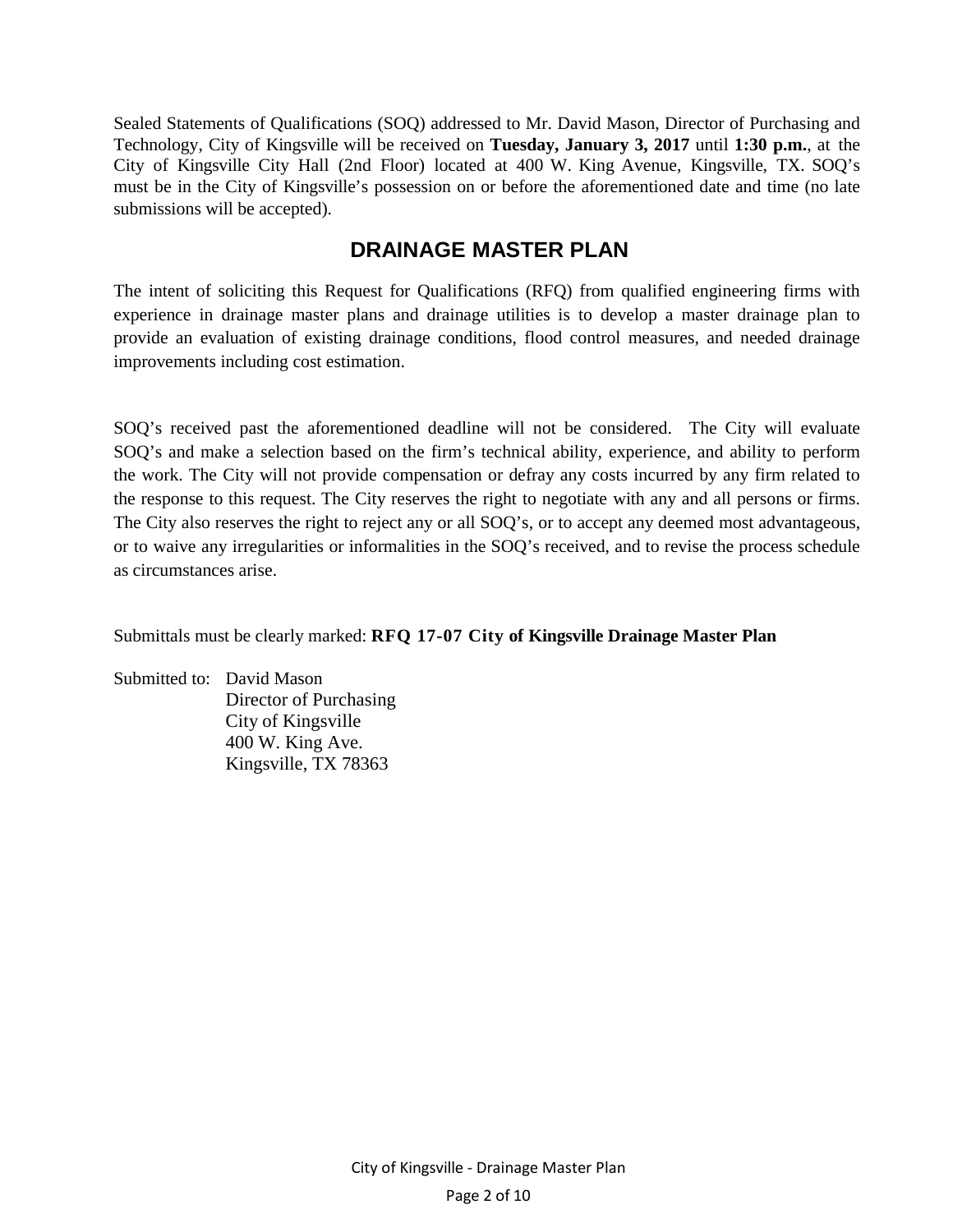### **PURPOSE**

The City of Kingsville, (City) is soliciting Statement of Qualifications (SOQ) from qualified engineering firms with experience in drainage master plans and drainage utilities to develop a master drainage plan to provide an evaluation of existing drainage conditions, flood control measures, and needed drainage improvements in the City of Kingsville, the Extra-Territorial Jurisdiction (ETJ) and the L. E. Ramey Golf Course.

### **INTENT**

The primary intent and goal of this solicitation is to select and enter into a professional service contract(s) with experienced registered engineering firm(s) to develop a City-wide and ETJ drainage master plan as well as a drainage master plan for the L. E. Ramey Golf Course. Persons or firms practicing architectural and/or engineering services in the State of Texas must possess a proper registration in accordance with Texas laws.

### **PROJECT BACKGROUND**

The City of Kingsville has grown steadily during the past several decades. Today, it is estimated that over 26,000 people reside within the City, with growth in and around the City continuing at an accelerated pace. With this growth in population, residential and commercial development, including redevelopment, of land within the City and the surrounding areas has taken place.

The L.E. Ramey Golf Course is part of the City of Kingsville Parks. The golf course itself is an 18-hole facility that measures approximately 7,100 yards and was built on 187 acres of land. It was designed by Landscape International of Brownsville, Texas and opened in 1975. This course is a solid design with tree-lined fairways and large greens. The course suffers during rainy events with ponding and stagnating water due to the lack of a proper drainage system.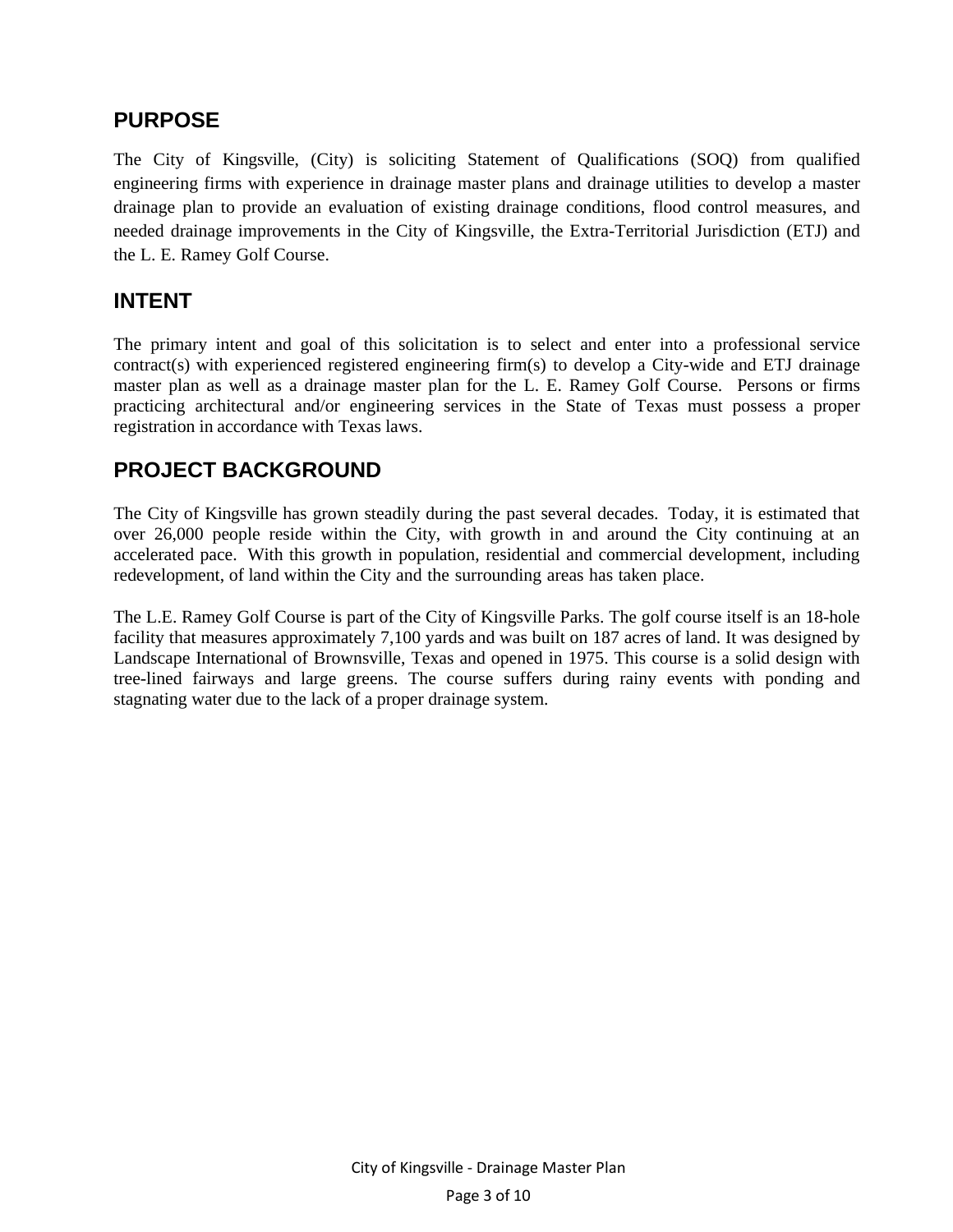### **PROJECT GOALS AND SCOPE**

The selected firm shall be responsible for the development of a drainage master plan for the City of Kingsville. The purpose of this Master Drainage Plan is to provide a comprehensive evaluation of existing drainage conditions throughout the City, the Extra-Territorial Jurisdiction (ETJ) and the L. E. Ramey Golf Course by developing an accurate and current understanding of the drainage infrastructure and potential solutions to problems, both now and in the future. This understanding should include a comprehensive inventory, accurate simulation, problem area identification and problem source/cause, and a comprehensive list of Capital Improvement Projects, including costs and funding mechanisms, designed to address the system deficiencies.

The project scope of work shall include the following:

- Assessment of available studies and master plans, GIS Data, etc.
- Review of applicable local, state, and federal regulations related to drainage and recommended changes to local rules.
- Data collection including but not limited to surveying, as required, to verify existing conditions, maps, design plans, construction plans or other documents necessary.
- Detailed analysis of known and potential flooding/drainage issues.
- Preparation of an overall drainage model for the City, ETJ and L. E. Ramey Golf Course.
- Preparation of a drainage Capital Improvement Plan (CIP) program that includes budget estimates for proposed improvements.
- Recommended prioritization of CIP projects.
- Best Management Practices (BMP) for maintenance of current and future infrastructure.
- Funding mechanisms for CIP projects including review and recommendations related to the City's Drainage Utility Fund.
- Public outreach (as required).

The completed Drainage Master Plan shall be consistent with the various adopted City plans.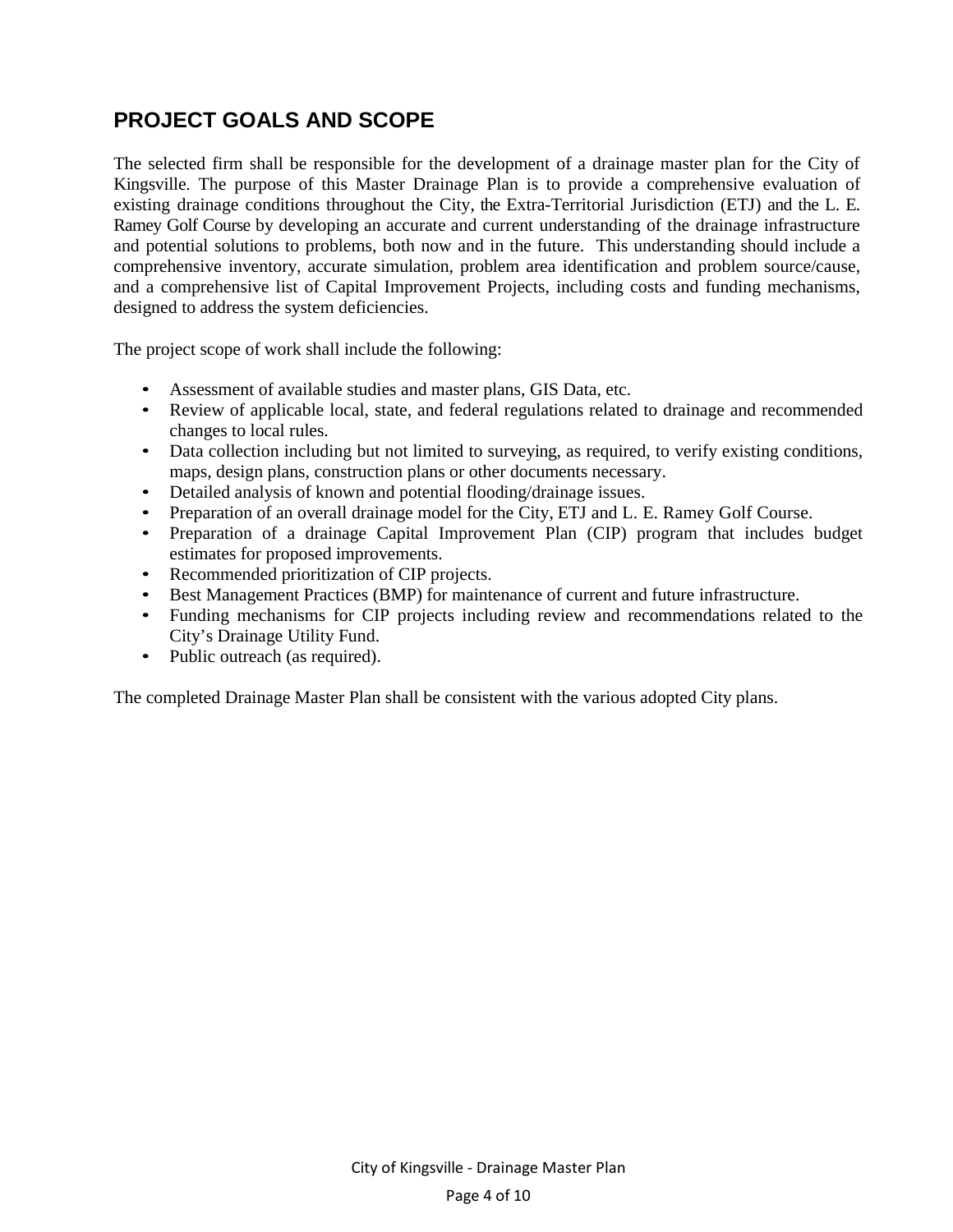### **GENERAL INFORMATION**

- 1. **Addendum and Supplements to Request** If it becomes necessary to revise any part of this request or if additional data is necessary to enable an exact interpretation of provisions of this request, revisions will be provided to all firms who receive or request this RFQ.
- 2. **Right of rejection** The City of Kingsville reserves the right to accept or reject any or all submissions as a result of this RFQ, to negotiate with all qualified sources, or to cancel in part or its entirety if found to be in the best interest of the City. The RFQ does not commit the City to award a contract, issue a purchase order, or pay any costs incurred in the preparation of a submission in response to this RFQ.
- 3. **Request for Interpretation**  Any explanation desired by a respondent regarding the meaning or interpretation of this RFQ, or any documentation or attachments as part and parcel of the RFQ, must be requested in writing to the Public Works/Engineering Department, 400 W. King Ave., Kingsville, TX 78363 or emailed to the contact person(s) as described herein.

Such correspondence shall be submitted with sufficient time allowed for the City to evaluate and reply to all prospective respondents before the deadline for submitting a SOQ as stated in this RFQ. No inquiries/question regarding this RFQ will be answered if received after 1:30 p.m. on Tuesday, January 3, 2017 to allow ample time for distribution of answers and/or amendments to this RFQ.

Any non-written representations, explanations, or instructions given by City staff or City agents are not binding and do not form a part of, or alter in any way, the RFQ, a written agreement pertinent to the RFQ, or the awarding of the contract.

For technical questions or additional information related to this RFQ, please contact:

Charlie Cardenas, P.E. City Engineer/Director of Public Works City of Kingsville Engineering Department 400 W. King Ave. Kingsville, Texas 78363 (361) 595-8007 (office) ccardenas@cityofkingsville.com

- 4. **Clarification or additional information requested** During the evaluation process, the City of Kingsville reserves the right, where it may serve the City of Kingsville's best interest, to request additional information or clarifications from respondents, or to allow corrections or errors omissions. At the discretion of the City of Kingsville, firms submitting SOQ's may be requested to make oral presentations as part of the evaluation process, as indicated below.
- 5. **Right of retention** The City of Kingsville reserves the right to retain all SOQ's submitted and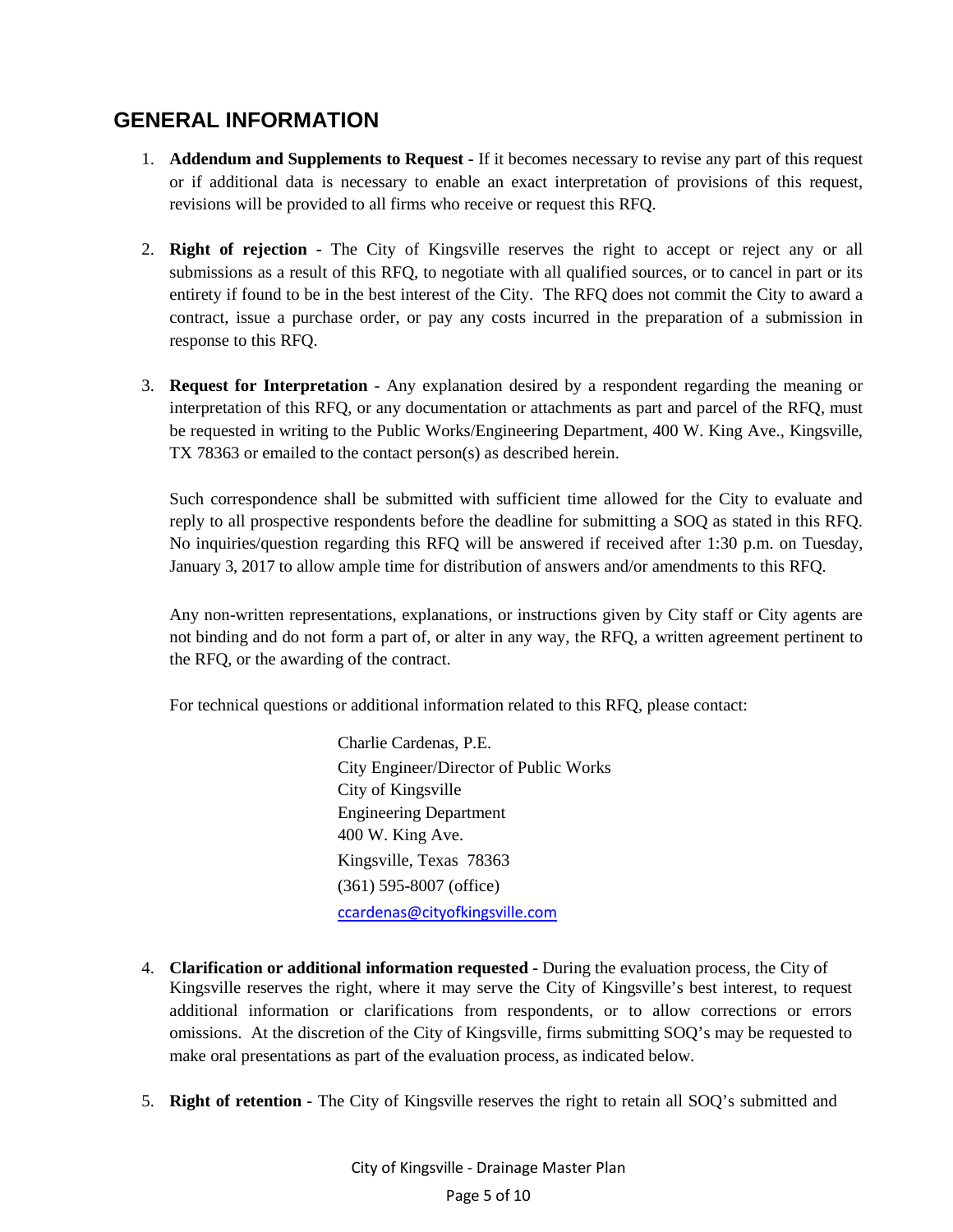to use any ideas in a SOQ regardless of whether that respondent is selected. Submission of a SOQ's indicates acceptance by the firm of the conditions contained in this RFQ, unless clearly and specifically noted in the SOQ submitted and confirmed in the contract between the City of Kingsville and the firm selected. Under no circumstances shall a respondent whose SOQ has not been accepted be entitled to any claim for compensation.

- 6. **Project Duration** It is anticipated that the duration of the engineering contract may be up to nine (9) months. The project's schedule will be negotiated with the selected firm before signing a contract.
- 7. **City Commission Approval Required** The City of Kingsville City Commission must approve the firm(s) selected to provide the services requested in this RFQ. The City reserves the right to authorize contract negotiations to begin without further discussion with firms submitting a response. Therefore, each RFQ should be submitted as completely and accurately as possible. The City reserves the right to request additional data, oral discussions, or presentations in support of the written RFQ.
- 8. **Tax Exemption** The City of Kingsville is exempted from all city, state, and federal excise tax.
- 9. **Restrictions on Communications** Respondents or their representatives are prohibited from communicating with any City of Kingsville officials to include City Commission members and their staff regarding the RFQ from the time the RFQ is released until it has been acted upon by the City Commission. Respondents or their representatives are prohibited from communicating with City employees regarding this RFQ, except submitting technical or clarification questions as indicated in the RFQ, from the time the RFQ is released until the contract is awarded. This includes "thank you" letters, phone calls, emails, and any contact that results in the direct or indirect discussion of the RFQ and/or SOQ submitted by Respondents. Violation of this provision by the Respondent and/or their agent may lead to disqualification of the Respondent's SOQ from consideration.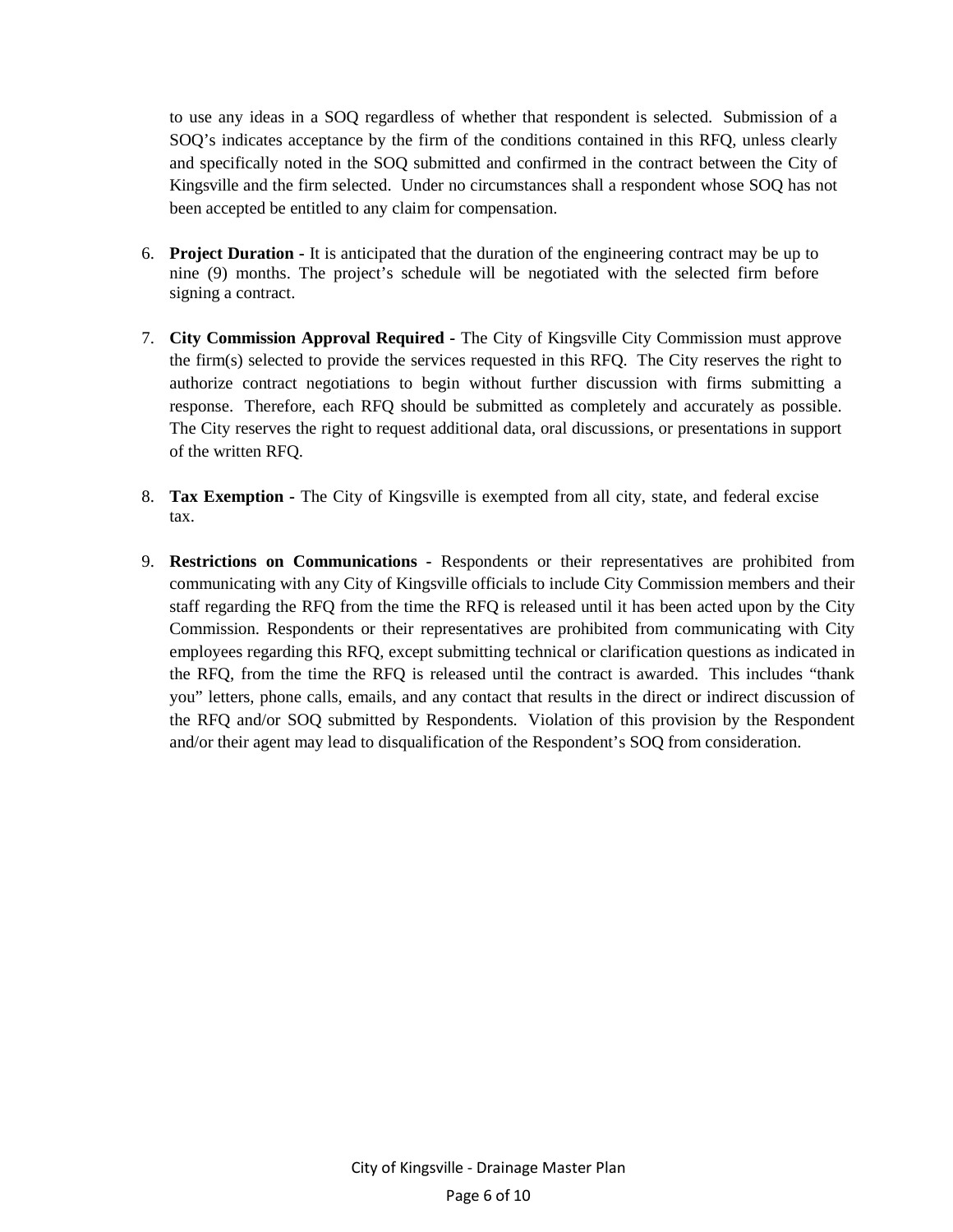## **SUBMITTAL REQUIREMENTS**

To achieve a uniform review process and obtain the maximum degree of comparability, it is required that the SOQ's be organized in the manner specified below. SOQ's shall not exceed fifteen (15) pages in length (excluding letter of transmittal, resumes, title page(s), table of contents, attachments, or dividers). Information in excess of those allowed will not be evaluated or scored. One page shall be interpreted as one side of single lined, typed, 8 1/2" x 11" piece of paper. **The Consultant must submit one (1) original and three (3) bound copies of the SOQ for review by the City staff.**

A SOQ submitted by facsimile transmission (fax) or by electronic mail (email) will not be accepted. Any SOQ received after the submission deadline, indicated herein, will not be considered under any circumstances and will be returned unopened to the respondent.

#### 1. **Cover Page**

• Show the subject, the name of your firm, address, telephone number(s), name of contact person, and date.

#### 2. **Table of Contents**

• Clearly identify the materials by section and page number.

#### 3. **Letter of Transmittal (Limited to one page)**

- Briefly state your firm's understanding of the services to be performed and make a positive commitment to provide the services as specified.
- Give the name(s) of the person(s) who are authorized to make representations for your firm, their titles, address, and telephone numbers.
- The letter must be signed by a corporate officer or other individual who has the authority to bind the firm and the project manager.

#### 4. **Contents**

- **Project Approach/Project Management Plan.** An in-depth representation of the firm's understanding of the Request for Qualifications and project scope of work, and proposed approach, including a detailed work plan covering: project schedule indicating key milestones and indicators of progress; interaction and coordination skills with City stakeholders, agencies, private entities, and political subdivisions of the federal, state, and municipal government. Respondents should demonstrate their awareness of the project requirements under this subsection. Respondents should demonstrate their knowledge of City business and work practices under this subsection. This subsection should include any specific thoughts, enlightenments or recommendations that the respondent desires to bring forward which are not necessarily discussed in this RFQ, and that will further demonstrate that their firm's capabilities exceed that of mutually competing firms.
- **Key Project Personnel Qualifications and Experience.** Specific qualifications and past experience of the assigned project manager, key project personnel on the team, including the project manager, lead process engineer, other discipline leads and sub-consultants that will provide services on behalf of the firm. Resumes (maximum of two pages) should be included for each of the individuals and sub- consultants referenced. An organizational chart showing personnel that will be assigned to the project with their roles to be performed under the contract; a statement of staff availability, which includes the project manager, commitment to the project, and staff location.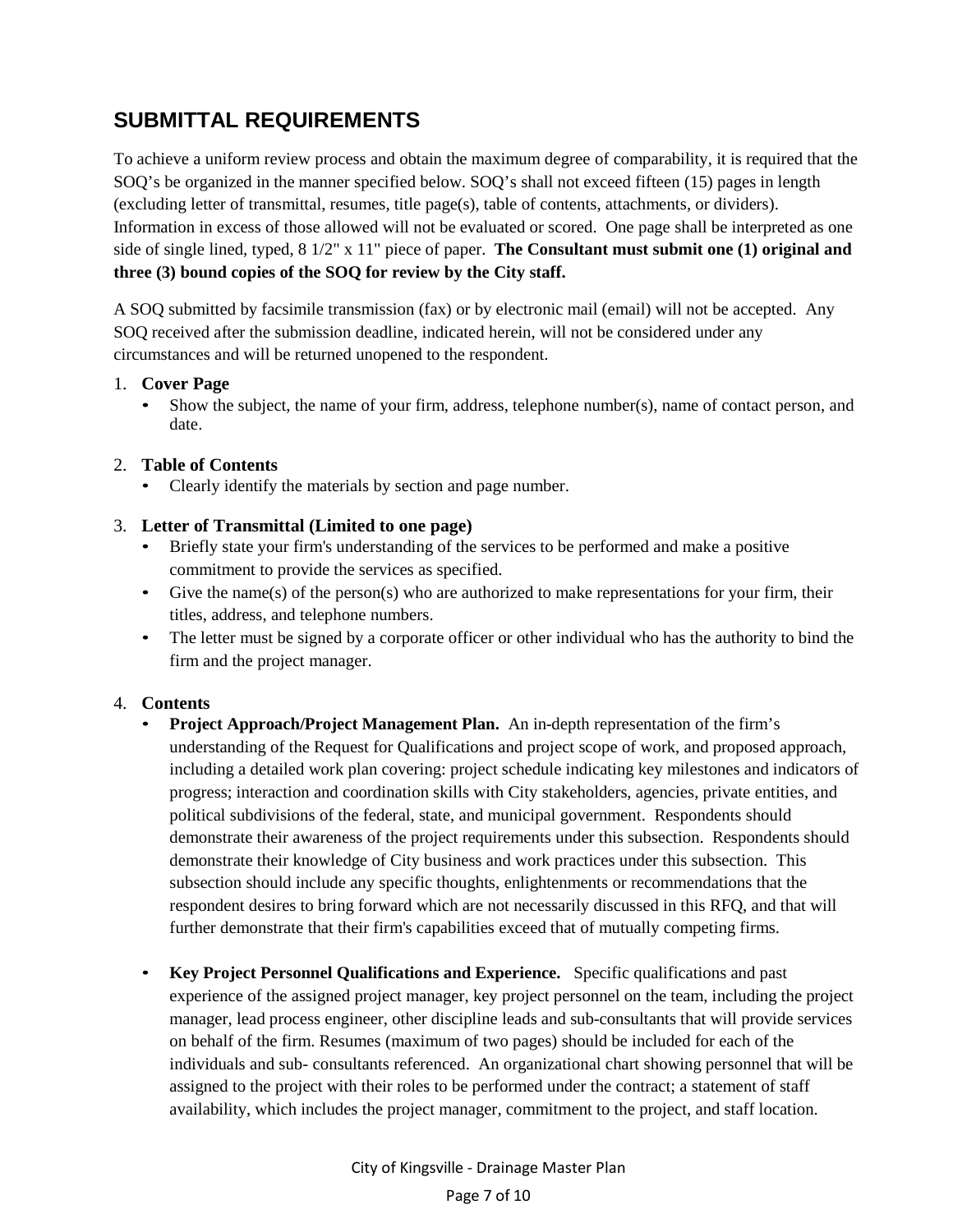Based upon the proposed project schedule, note any and all conflicts regarding the availability and location of the project manager and key personnel during performance of the contract. This category also includes a discussion of the project manager's past performance on recent City projects. The successful Firm shall use the team members indicated in the SOQ, in the roles indicated in the SOQ, on the project.

- **Firm Qualifications and Experience.** Describe specific qualifications of the firm and experience on similar projects in the past with emphasis on drainage master planning. This information should demonstrate the firm's qualifications and similar experience in the type of work contained in this RFQ. This category also includes a discussion of the firm's past performance on recent City projects.
- **Consultant Location.** Describe the key personnel's location where the primary services are to be provided and the ability of the project team to meet in person with the City staff when required during the performance of the contract.

### **EVALUATION CRITERIA**

Statements of Qualifications will be evaluated and ranked on the following criteria and point range respectively.

#### **1. Project Approach/Project Management Plan (0-30 POINTS)**

- Understanding of Request for Qualifications and scope of work
- Proposed approach
- Detailed work plan for the proposed project
- Firm's ability to meet the project schedule
- Interaction and coordination
- Knowledge of City work and previous project experiences with the City

#### **2. Key Project Personnel Qualifications & Experience (0-40 POINTS)**

- Project manager
- Project manager's past performance on recent City projects
- Project personal and roles, including lead project engineer
- Project team organization
- Staff/project manager availability, commitment to the project, and staff location
- Project team member's ability to meet on short notice at City Offices

#### **3. Firm Qualifications and Experience (0-25 POINTS)**

- Directly related experience and qualifications
- Recent experience in other municipal projects comparable to the one proposed.
- Experience with drainage master planning and drainage utility funds
- Experience using computerized hydrologic and hydraulic modeling software

#### **4. Firm Location (0-5 POINTS)**

• Firm's location and ability to meet with City personnel as required

#### **TOTAL POSSIBLE SCORE 100 POINTS MAXIMUM**

#### Page 8 of 10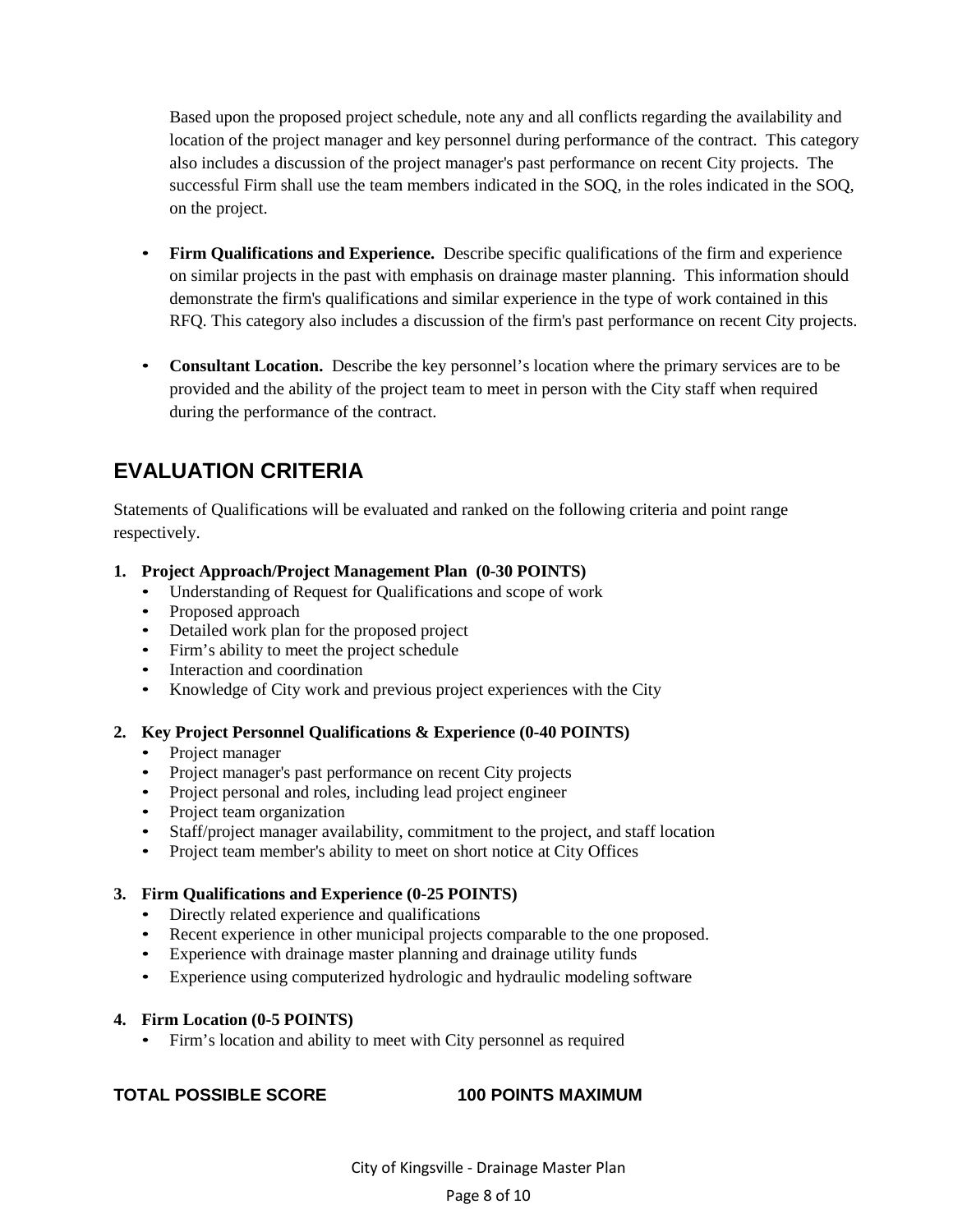### **SELECTION PROCESS**

After the Request for Qualifications submission deadline, City Staff will review the submitted information. If a decision cannot be made based solely on the statement of qualifications, the City of Kingsville may select and invite up to three (3) firms to participate in an interview. Selected candidates shall be prepared to make a 30 minute presentation regarding their SOQ and answer related questions. Each interview will last approximately 45 minutes.

The contract will be awarded to the most responsible firm(s) whose Statement of Qualifications will be, on an overall basis, most advantageous to the City of Kingsville. Qualifications, experience, and performance factors will be considered as elements of a responsible Statement of Qualifications at the sole discretion of the City of Kingsville. The City of Kingsville selection decision is not subject to recourse action. The City of Kingsville reserves the right to accept SOQ's in whole or in part, and to reject any and/or all SOQ's, and negotiate separately or solicit new SOQ's to better serve its interests. This Request for Qualifications does not commit the City of Kingsville to award a contract or to pay for any costs incurred by successful or unsuccessful consultants or their firms during the SOQ preparation, submittal or review.

#### 1. **Submission Deadline**

• Deadline for submissions is **Tuesday, January 3, 2017** until **1:30 pm**, at the Kingsville City Hall, Purchasing Office (2<sup>nd</sup> Floor), 400 W. King Ave., Kingsville, Texas. No late submissions will be accepted.

Submittal should be clearly marked with: **RFQ 17‐07 City of Kingsville Drainage Master Plan**

| <b>Address Delivery:</b> | David Mason             |
|--------------------------|-------------------------|
|                          | Director of Purchasing  |
|                          | City of Kingsville      |
|                          | 400 W. King Ave.        |
|                          | Kingsville, Texas 78363 |

#### 2. **Review Committee & Review of SOQ's**

- A Review Committee will be established to review the statements of qualifications, select finalists, and work with the selected team on this project. The individuals serving on this committee will consist of members of City staff.
- The Review Committee will review all SOQ's for technical scoring and compliance with the RFQ requirements, using a point formula during the review process to score SOQ's, and will prepare a preliminary score of all responding firms. A composite preliminary rating will be developed which indicates the committee's collective ranking of the SOQ's.

#### 3. **Presentation Dates**

• If a selection cannot be made based on the review of SOQ's, no more than three (3) firms will be contacted to participate in an interview.